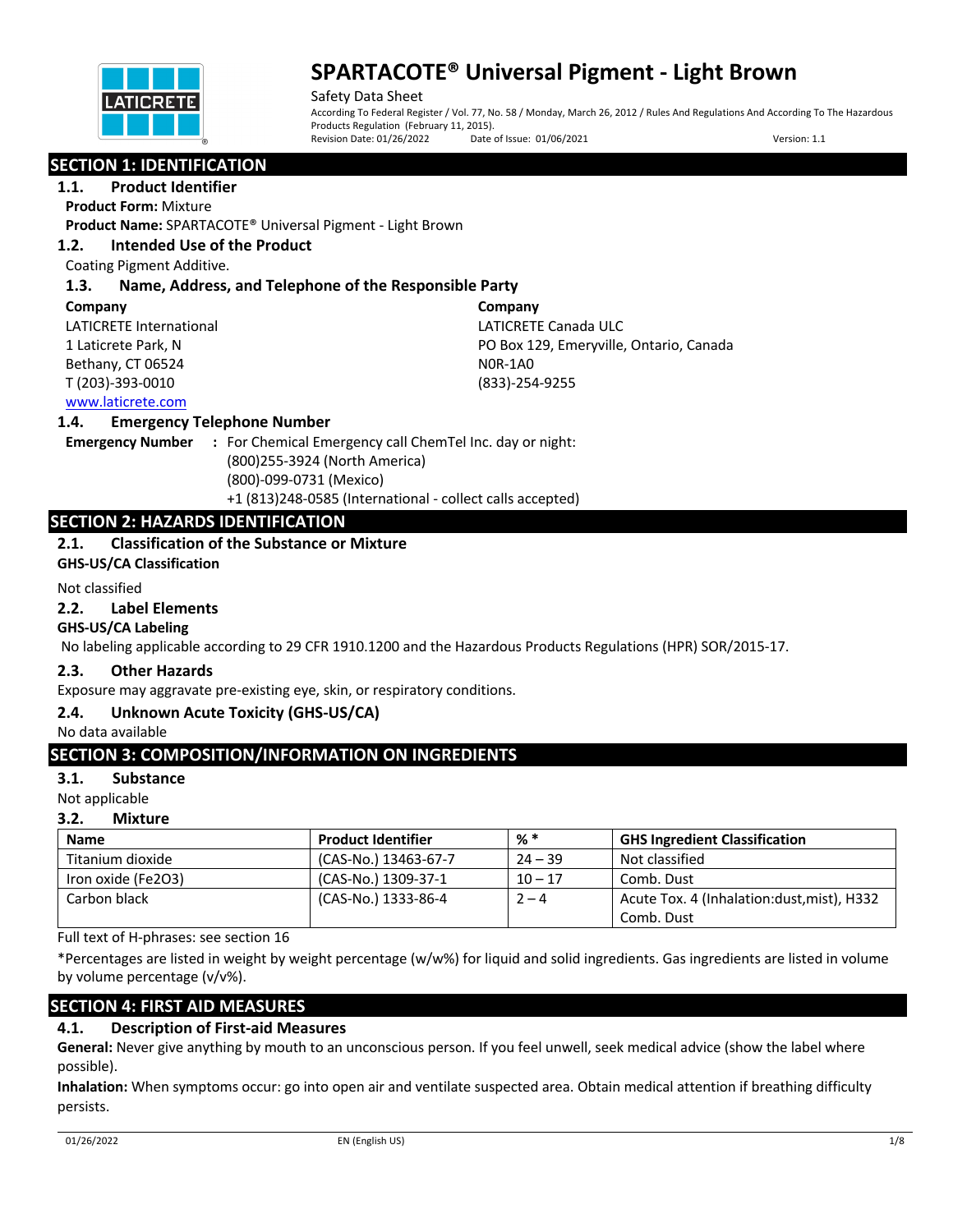#### Safety Data Sheet

According To Federal Register / Vol. 77, No. 58 / Monday, March 26, 2012 / Rules And Regulations And According To The Hazardous Products Regulation (February 11, 2015).

**Skin Contact:** Remove contaminated clothing. Drench affected area with water for at least 5 minutes. Obtain medical attention if irritation develops or persists.

**Eye Contact:** Rinse cautiously with water for at least 5 minutes. Remove contact lenses, if present and easy to do. Continue rinsing. Obtain medical attention if irritation develops or persists.

**Ingestion:** Rinse mouth. Do NOT induce vomiting. Obtain medical attention.

# **4.2. Most Important Symptoms and Effects Both Acute and Delayed**

**General:** Not expected to present a significant hazard under anticipated conditions of normal use.

**Inhalation:** Prolonged exposure may cause irritation.

**Skin Contact:** Prolonged exposure may cause skin irritation.

**Eye Contact:** May cause slight irritation to eyes.

**Ingestion:** Ingestion may cause adverse effects.

**Chronic Symptoms:** None expected under normal conditions of use. However, titanium dioxide and carbon black are dissolved in liquid and are likely not to become airborne. Thus, the hazards usually associated are not applicable to this product.

# **4.3. Indication of Any Immediate Medical Attention and Special Treatment Needed**

If exposed or concerned, get medical advice and attention. If medical advice is needed, have product container or label at hand.

# **SECTION 5: FIRE-FIGHTING MEASURES**

# **5.1. Extinguishing Media**

Suitable Extinguishing Media: Water spray, fog, carbon dioxide (CO<sub>2</sub>), alcohol-resistant foam, or dry chemical. **Unsuitable Extinguishing Media:** Do not use a heavy water stream. Use of heavy stream of water may spread fire.

#### **5.2. Special Hazards Arising From the Substance or Mixture**

**Fire Hazard:** Not considered flammable but may burn at high temperatures.

**Explosion Hazard:** Product is not explosive.

**Reactivity:** Hazardous reactions will not occur under normal conditions.

#### **5.3. Advice for Firefighters**

**Precautionary Measures Fire:** Exercise caution when fighting any chemical fire.

**Firefighting Instructions:** Use water spray or fog for cooling exposed containers.

**Protection During Firefighting:** Do not enter fire area without proper protective equipment, including respiratory protection.

Hazardous Combustion Products: Metal oxide fumes. Carbon oxides (CO, CO<sub>2</sub>).

**Other Information:** Do not allow run-off from fire fighting to enter drains or water courses.

#### **5.4. Reference to Other Sections**

#### Refer to Section 9 for flammability properties.

# **SECTION 6: ACCIDENTAL RELEASE MEASURES**

# **6.1. Personal Precautions, Protective Equipment and Emergency Procedures**

**General Measures:** Avoid breathing (vapor, mist, spray). Avoid prolonged contact with eyes, skin and clothing.

#### **6.1.1. For Non-Emergency Personnel**

**Protective Equipment:** Use appropriate personal protective equipment (PPE).

**Emergency Procedures:** Evacuate unnecessary personnel.

# **6.1.2. For Emergency Personnel**

**Protective Equipment:** Equip cleanup crew with proper protection.

**Emergency Procedures:** Upon arrival at the scene, a first responder is expected to recognize the presence of dangerous goods, protect oneself and the public, secure the area, and call for the assistance of trained personnel as soon as conditions permit. Ventilate area.

# **6.2. Environmental Precautions**

Prevent entry to sewers and public waters. Avoid release to the environment.

# **6.3. Methods and Materials for Containment and Cleaning Up**

**For Containment:** Contain any spills with dikes or absorbents to prevent migration and entry into sewers or streams.

**Methods for Cleaning Up:** Clean up spills immediately and dispose of waste safely. Transfer spilled material to a suitable container for disposal. Contact competent authorities after a spill. Avoid the use of Cellulose, Mineral, and Clay-Based absorbents.

#### **6.4. Reference to Other Sections**

See Section 8 for exposure controls and personal protection and Section 13 for disposal considerations.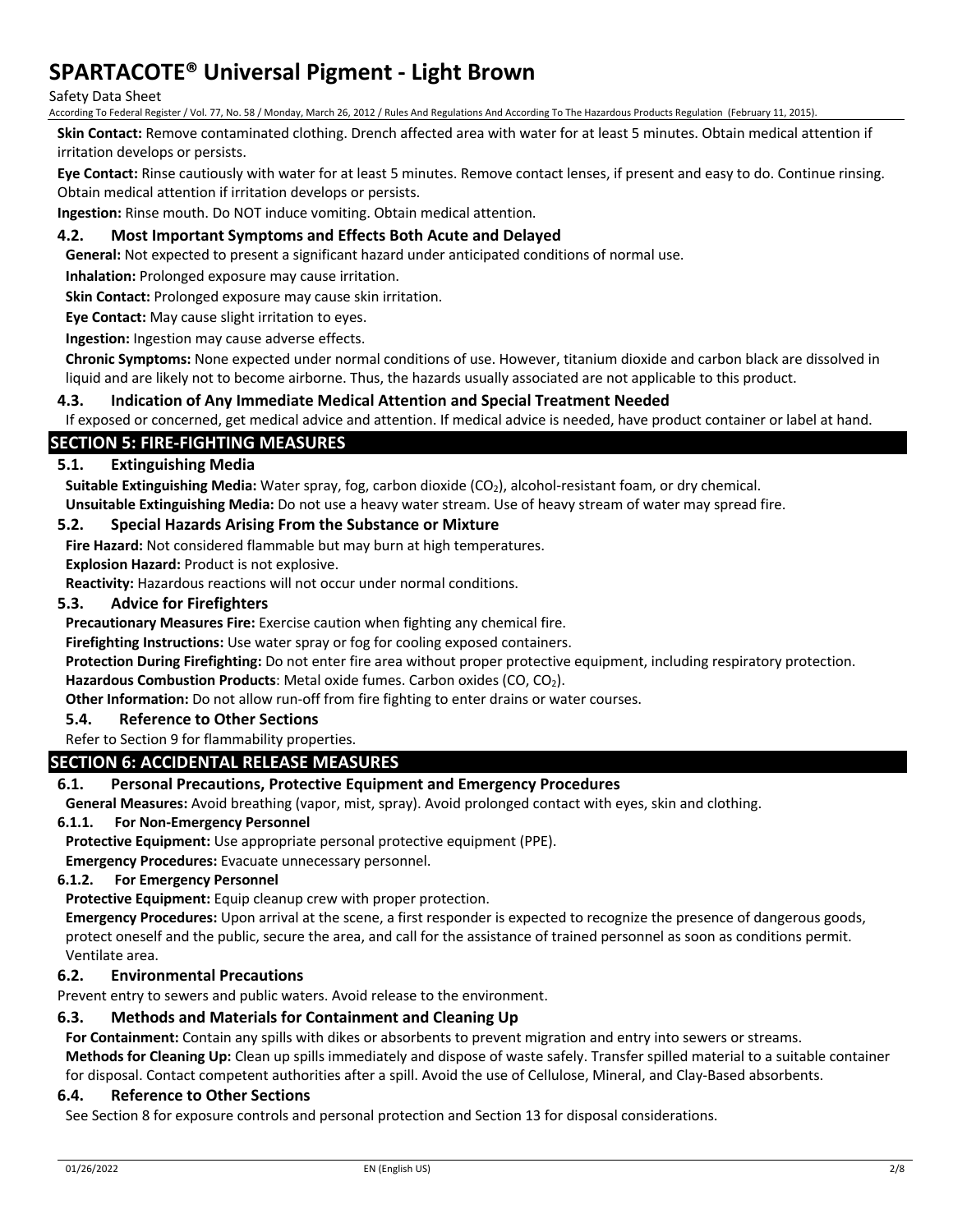Safety Data Sheet

According To Federal Register / Vol. 77, No. 58 / Monday, March 26, 2012 / Rules And Regulations And According To The Hazardous Products Regulation (February 11, 2015).

# **SECTION 7: HANDLING AND STORAGE**

# **7.1. Precautions for Safe Handling**

**Additional Hazards When Processed:** Iron oxide present in this product may become unstable at temperatures above 120°F (49°C) and slowly auto-oxide to Fe<sub>2</sub>O<sub>3</sub> to release additional heat which could be sufficient to cause combustible materials to ignite.

**Precautions for Safe Handling:** Wash hands and other exposed areas with mild soap and water before eating, drinking or smoking and when leaving work. Avoid breathing vapors, mist, spray. Avoid contact with skin, eyes and clothing.

# **Hygiene Measures:** Handle in accordance with good industrial hygiene and safety procedures. **7.2. Conditions for Safe Storage, Including Any Incompatibilities**

**Technical Measures:** Comply with applicable regulations.

**Storage Conditions:** Keep container closed when not in use. Store in a dry, cool place. Keep/Store away from direct sunlight, extremely high or low temperatures and incompatible materials.

**Incompatible Materials:** Alkali metals. Strong acids, strong bases, strong oxidizers and reducing agents.

# **7.3. Specific End Use(s)**

Coating Pigment Additive.

# **SECTION 8: EXPOSURE CONTROLS/PERSONAL PROTECTION**

# **8.1. Control Parameters**

For substances listed in section 3 that are not listed here, there are no established exposure limits from the manufacturer, supplier, importer, or the appropriate advisory agency including: ACGIH (TLV), AIHA (WEEL), NIOSH (REL), OSHA (PEL), or Canadian provincial governments.

| Titanium dioxide (13463-67-7)      |                                      |                                                                  |
|------------------------------------|--------------------------------------|------------------------------------------------------------------|
| <b>USA ACGIH</b>                   | ACGIH TWA $(mg/m3)$                  | $10 \text{ mg/m}^3$                                              |
| <b>USA ACGIH</b>                   | <b>ACGIH chemical category</b>       | Not Classifiable as a Human Carcinogen                           |
| <b>USA OSHA</b>                    | OSHA PEL (TWA) (mg/m <sup>3</sup> )  | 15 mg/m <sup>3</sup> (total dust)                                |
| <b>USA NIOSH</b>                   | NIOSH REL (TWA) (mg/m <sup>3</sup> ) | 2.4 mg/m <sup>3</sup> (CIB 63-fine)                              |
|                                    |                                      | 0.3 mg/m <sup>3</sup> (CIB 63-ultrafine, including engineered    |
|                                    |                                      | nanoscale)                                                       |
| <b>USA IDLH</b>                    | US IDLH $(mg/m3)$                    | 5000 mg/m <sup>3</sup>                                           |
| <b>Alberta</b>                     | OEL TWA (mg/m <sup>3</sup> )         | $10 \text{ mg/m}^3$                                              |
| <b>British Columbia</b>            | OEL TWA (mg/m <sup>3</sup> )         | 10 mg/m $3$ (total dust)                                         |
|                                    |                                      | 3 mg/m <sup>3</sup> (respirable fraction)                        |
| <b>Manitoba</b>                    | OEL TWA (mg/m <sup>3</sup> )         | $10 \text{ mg/m}^3$                                              |
| <b>New Brunswick</b>               | OEL TWA (mg/m <sup>3</sup> )         | $10 \text{ mg/m}^3$                                              |
| <b>Newfoundland &amp; Labrador</b> | OEL TWA (mg/m <sup>3</sup> )         | 10 mg/m $3$                                                      |
| <b>Nova Scotia</b>                 | OEL TWA (mg/m <sup>3</sup> )         | 10 mg/m $3$                                                      |
| <b>Nunavut</b>                     | OEL STEL (mg/m <sup>3</sup> )        | 20 mg/m $3$                                                      |
| <b>Nunavut</b>                     | OEL TWA (mg/m <sup>3</sup> )         | $10 \text{ mg/m}^3$                                              |
| <b>Northwest Territories</b>       | OEL STEL (mg/m <sup>3</sup> )        | 20 mg/m $3$                                                      |
| <b>Northwest Territories</b>       | OEL TWA (mg/m <sup>3</sup> )         | $10 \text{ mg/m}^3$                                              |
| Ontario                            | OEL TWA (mg/m <sup>3</sup> )         | 10 mg/m $3$                                                      |
| <b>Prince Edward Island</b>        | OEL TWA (mg/m <sup>3</sup> )         | 10 mg/ $m3$                                                      |
| Québec                             | VEMP ( $mg/m3$ )                     | 10 mg/m <sup>3</sup> (containing no Asbestos and <1% Crystalline |
|                                    |                                      | silica-total dust)                                               |
| Saskatchewan                       | OEL STEL (mg/m <sup>3</sup> )        | $20 \text{ mg/m}^3$                                              |
| Saskatchewan                       | OEL TWA (mg/m <sup>3</sup> )         | 10 mg/m $3$                                                      |
| Yukon                              | OEL STEL (mg/m <sup>3</sup> )        | 20 mg/m $3$                                                      |
| Yukon                              | OEL TWA (mg/m <sup>3</sup> )         | 30 mppcf                                                         |
|                                    |                                      | $10 \text{ mg/m}^3$                                              |
| Carbon black (1333-86-4)           |                                      |                                                                  |
| <b>USA ACGIH</b>                   | ACGIH TWA $(mg/m3)$                  | 3 mg/m <sup>3</sup> (inhalable particulate matter)               |
| <b>USA ACGIH</b>                   | <b>ACGIH chemical category</b>       | Confirmed Animal Carcinogen with Unknown Relevance to            |
|                                    |                                      | <b>Humans</b>                                                    |
| <b>USA OSHA</b>                    | OSHA PEL (TWA) (mg/m <sup>3</sup> )  | 3.5 mg/ $m3$                                                     |
| 01/26/2022                         | EN (English US)                      | 3/8                                                              |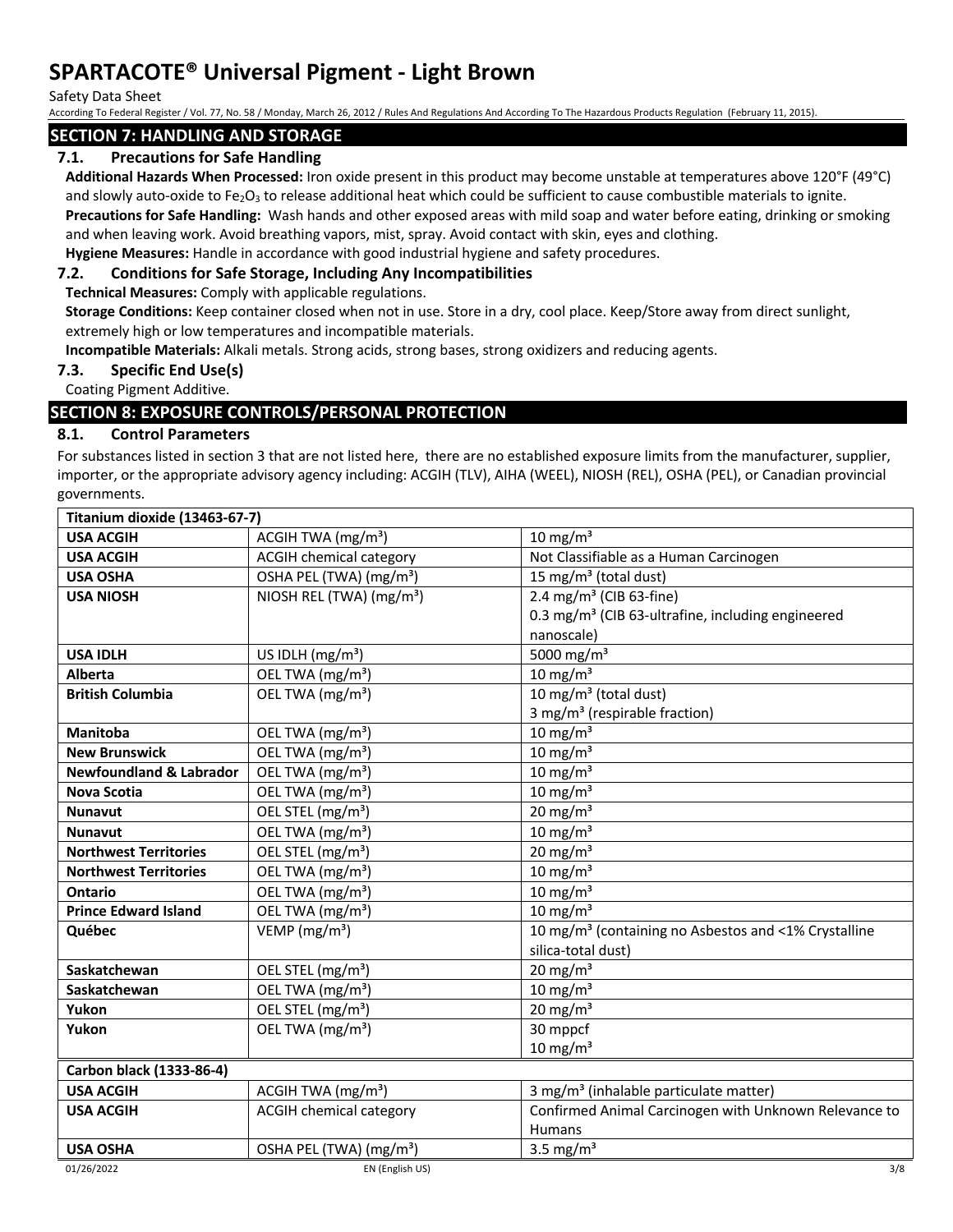Safety Data Sheet

According To Federal Register / Vol. 77, No. 58 / Monday, March 26, 2012 / Rules And Regulations And According To The Hazardous Products Regulation (February 11, 2015).

| <b>USA NIOSH</b>                   | NIOSH REL (TWA) (mg/m <sup>3</sup> ) | 3.5 mg/m <sup>3</sup>                                                  |
|------------------------------------|--------------------------------------|------------------------------------------------------------------------|
|                                    |                                      | 0.1 mg/m <sup>3</sup> (Carbon black in presence of Polycyclic aromatic |
|                                    |                                      | hydrocarbons)                                                          |
| <b>USA IDLH</b>                    | US IDLH $(mg/m3)$                    | 1750 mg/m <sup>3</sup>                                                 |
| <b>Alberta</b>                     | OEL TWA (mg/m <sup>3</sup> )         | 3.5 mg/ $m3$                                                           |
| <b>British Columbia</b>            | OEL TWA (mg/m <sup>3</sup> )         | 3 mg/m <sup>3</sup> (inhalable)                                        |
| Manitoba                           | OEL TWA (mg/m <sup>3</sup> )         | 3 mg/m <sup>3</sup> (inhalable particulate matter)                     |
| <b>New Brunswick</b>               | OEL TWA (mg/m <sup>3</sup> )         | 3.5 mg/ $m3$                                                           |
| <b>Newfoundland &amp; Labrador</b> | OEL TWA (mg/m <sup>3</sup> )         | 3 mg/m <sup>3</sup> (inhalable particulate matter)                     |
| <b>Nova Scotia</b>                 | OEL TWA (mg/m <sup>3</sup> )         | 3 mg/m <sup>3</sup> (inhalable particulate matter)                     |
| <b>Nunavut</b>                     | OEL STEL (mg/m <sup>3</sup> )        | 7 mg/m $3$                                                             |
| <b>Nunavut</b>                     | OEL TWA (mg/m <sup>3</sup> )         | 3.5 mg/ $m3$                                                           |
| <b>Northwest Territories</b>       | OEL STEL (mg/m <sup>3</sup> )        | 7 mg/m $3$                                                             |
| <b>Northwest Territories</b>       | OEL TWA (mg/m <sup>3</sup> )         | 3.5 mg/ $m3$                                                           |
| <b>Ontario</b>                     | OEL TWA (mg/m <sup>3</sup> )         | 3 mg/m <sup>3</sup> (inhalable particulate matter)                     |
| <b>Prince Edward Island</b>        | OEL TWA (mg/m <sup>3</sup> )         | 3 mg/m <sup>3</sup> (inhalable particulate matter)                     |
| Québec                             | VEMP ( $mg/m3$ )                     | 3 mg/m <sup>3</sup> (inhalable dust)                                   |
| Saskatchewan                       | OEL STEL (mg/m <sup>3</sup> )        | 7 mg/m $3$                                                             |
| Saskatchewan                       | OEL TWA (mg/m <sup>3</sup> )         | 3.5 mg/ $m3$                                                           |
| Yukon                              | OEL STEL (mg/m <sup>3</sup> )        | 7 mg/m $3$                                                             |
| Yukon                              | OEL TWA (mg/m <sup>3</sup> )         | 3.5 mg/ $m3$                                                           |
| Iron oxide (Fe2O3) (1309-37-1)     |                                      |                                                                        |
| <b>USA ACGIH</b>                   | ACGIH TWA (mg/m <sup>3</sup> )       | 5 mg/m <sup>3</sup> (respirable particulate matter)                    |
| <b>USA ACGIH</b>                   | <b>ACGIH chemical category</b>       | Not Classifiable as a Human Carcinogen                                 |
| <b>USA OSHA</b>                    | OSHA PEL (TWA) (mg/m <sup>3</sup> )  | 10 mg/m <sup>3</sup> (fume)                                            |
|                                    |                                      | 15 mg/m <sup>3</sup> (total dust (Rouge)                               |
|                                    |                                      | 5 mg/m <sup>3</sup> (respirable fraction (Rouge)                       |
| <b>USA NIOSH</b>                   | NIOSH REL (TWA) (mg/m <sup>3</sup> ) | 5 mg/m <sup>3</sup> (dust and fume)                                    |
| <b>USA IDLH</b>                    | US IDLH (mg/m <sup>3</sup> )         | 2500 mg/m <sup>3</sup> (dust and fume)                                 |
| Alberta                            | OEL TWA (mg/m <sup>3</sup> )         | 5 mg/m <sup>3</sup> (respirable)                                       |
| <b>British Columbia</b>            | OEL STEL (mg/m <sup>3</sup> )        | 10 mg/m $3$ (fume)                                                     |
| <b>British Columbia</b>            | OEL TWA (mg/m <sup>3</sup> )         | 10 mg/m <sup>3</sup> (regulated under Rouge-total particulate          |
|                                    |                                      | (Rouge)                                                                |
|                                    |                                      | 3 mg/m <sup>3</sup> (regulated under Rouge: particulate matter         |
|                                    |                                      | containing no Asbestos and <1% Crystalline silica-                     |
|                                    |                                      | respirable particulate (Rouge)                                         |
|                                    |                                      | 5 mg/m <sup>3</sup> (dust and fume)                                    |
| Manitoba                           | OEL TWA (mg/m <sup>3</sup> )         | 5 mg/m <sup>3</sup> (respirable particulate matter)                    |
| <b>New Brunswick</b>               | OEL TWA (mg/m <sup>3</sup> )         | 5 mg/m <sup>3</sup> (particulate matter containing no Asbestos and     |
|                                    |                                      | <1% Crystalline silica, dust and fume)                                 |
|                                    |                                      | 10 mg/m <sup>3</sup> (regulated under Rouge-particulate matter         |
|                                    |                                      | containing no Asbestos and <1% Crystalline silica)                     |
| <b>Newfoundland &amp; Labrador</b> | OEL TWA (mg/m <sup>3</sup> )         | 5 mg/m <sup>3</sup> (respirable particulate matter)                    |
| <b>Nova Scotia</b>                 | OEL TWA (mg/m <sup>3</sup> )         | 5 mg/m <sup>3</sup> (respirable particulate matter)                    |
| Nunavut                            | OEL STEL (mg/m <sup>3</sup> )        | 10 mg/m <sup>3</sup> (dust and fume)                                   |
|                                    |                                      | 20 mg/m <sup>3</sup> (regulated under Rouge)                           |
| Nunavut                            | OEL TWA (mg/m <sup>3</sup> )         | 5 mg/m <sup>3</sup> (dust and fume)                                    |
|                                    |                                      | 10 mg/m <sup>3</sup> (regulated under Rouge)                           |
| <b>Northwest Territories</b>       | OEL STEL (mg/m <sup>3</sup> )        | 10 mg/m <sup>3</sup> (dust and fume)                                   |
|                                    |                                      | 20 mg/m <sup>3</sup> (regulated under Rouge)                           |
| <b>Northwest Territories</b>       | OEL TWA (mg/m <sup>3</sup> )         | 5 mg/m <sup>3</sup> (dust and fume)                                    |
|                                    |                                      | 10 mg/m <sup>3</sup> (regulated under Rouge)                           |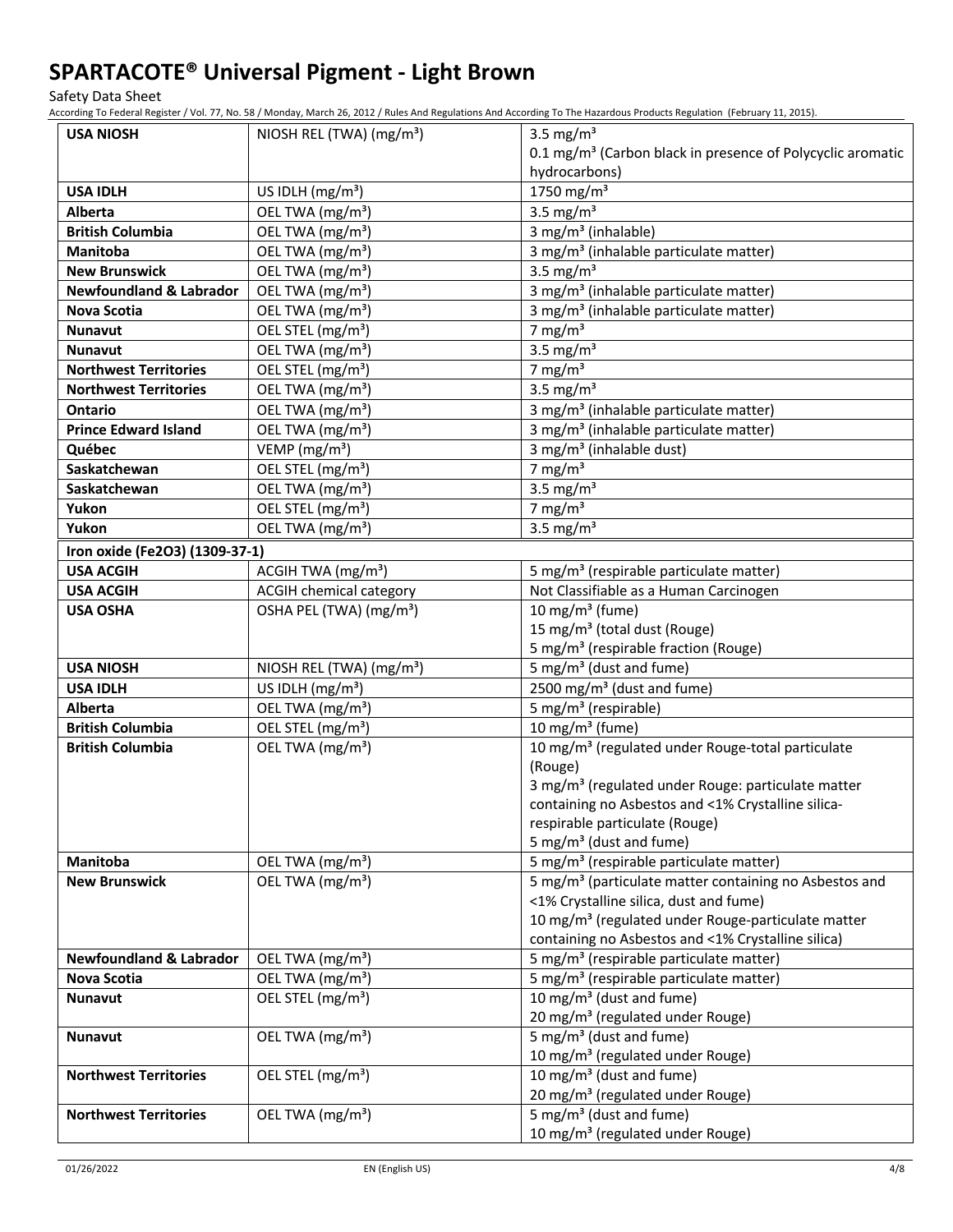Safety Data Sheet

According To Federal Register / Vol. 77, No. 58 / Monday, March 26, 2012 / Rules And Regulations And According To The Hazardous Products Regulation (February 11, 2015).

| <b>Ontario</b>              | OEL TWA (mg/m <sup>3</sup> ) | 5 mg/m <sup>3</sup> (respirable particulate matter)              |
|-----------------------------|------------------------------|------------------------------------------------------------------|
| <b>Prince Edward Island</b> | OEL TWA (mg/m <sup>3</sup> ) | 5 mg/m <sup>3</sup> (respirable particulate matter)              |
| Québec                      | VEMP ( $mg/m3$ )             | 5 mg/m <sup>3</sup> (dust and fume)                              |
|                             |                              | 10 mg/m <sup>3</sup> (containing no Asbestos and <1% Crystalline |
|                             |                              | silica, regulated under Rouge-total dust)                        |
| Saskatchewan                | OEL STEL $(mg/m3)$           | 10 mg/m <sup>3</sup> (dust and fume)                             |
|                             |                              | 20 mg/m <sup>3</sup> (regulated under Rouge)                     |
| Saskatchewan                | OEL TWA $(mg/m3)$            | 5 mg/m <sup>3</sup> (dust and fume)                              |
|                             |                              | 10 mg/m <sup>3</sup> (regulated under Rouge)                     |
| Yukon                       | OEL STEL $(mg/m3)$           | 10 mg/m <sup>3</sup> (fume)                                      |
|                             |                              | 20 mg/m <sup>3</sup> (regulated under Rouge)                     |
| Yukon                       | OEL TWA $(mg/m3)$            | 5 mg/m <sup>3</sup> (fume)                                       |
|                             |                              | 30 mppcf (regulated under Rouge)                                 |
|                             |                              | 10 mg/m <sup>3</sup> (regulated under Rouge)                     |

# **8.2. Exposure Controls**

**Appropriate Engineering Controls:** Suitable eye/body wash equipment should be available in the vicinity of any potential exposure. Ensure adequate ventilation, especially in confined areas. Ensure all national/local regulations are observed.

**Personal Protective Equipment:** Gloves. Protective clothing. Protective goggles.



**Materials for Protective Clothing:** Chemically resistant materials and fabrics.

**Hand Protection:** Wear protective gloves.

**Eye and Face Protection:** Chemical safety goggles.

**Skin and Body Protection:** Wear suitable protective clothing.

**Respiratory Protection:** If exposure limits are exceeded or irritation is experienced, approved respiratory protection should be worn. In case of inadequate ventilation, oxygen deficient atmosphere, or where exposure levels are not known wear approved respiratory protection.

**Other Information:** When using, do not eat, drink or smoke.

# **SECTION 9: PHYSICAL AND CHEMICAL PROPERTIES**

| 9.1.<br><b>Information on Basic Physical and Chemical Properties</b> |                                       |     |
|----------------------------------------------------------------------|---------------------------------------|-----|
| <b>Physical State</b>                                                | Liquid<br>$\ddot{\phantom{a}}$        |     |
| Appearance                                                           | Brown <sup>'</sup>                    |     |
| Odor                                                                 | Not available                         |     |
| <b>Odor Threshold</b>                                                | Not available<br>$\bullet$            |     |
| рH                                                                   | Not available                         |     |
| <b>Evaporation Rate</b>                                              | Not available<br>٠                    |     |
| <b>Melting Point</b>                                                 | Not available<br>$\ddot{\phantom{a}}$ |     |
| <b>Freezing Point</b>                                                | Not available                         |     |
| <b>Boiling Point</b>                                                 | Not available<br>$\bullet$            |     |
| <b>Flash Point</b>                                                   | Not available<br>$\ddot{\phantom{a}}$ |     |
| <b>Auto-ignition Temperature</b>                                     | Not available                         |     |
| <b>Decomposition Temperature</b>                                     | Not available<br>$\ddot{\phantom{a}}$ |     |
| Flammability (solid, gas)                                            | Not applicable                        |     |
| Lower Flammable Limit                                                | Not available                         |     |
| <b>Upper Flammable Limit</b>                                         | Not available<br>$\bullet$            |     |
| <b>Vapor Pressure</b>                                                | Not available                         |     |
| Relative Vapor Density at 20°C                                       | Not available                         |     |
| <b>Relative Density</b>                                              | Not available<br>٠                    |     |
| <b>Specific Gravity</b>                                              | $1.85 - 1.875$                        |     |
| 01/26/2022                                                           | EN (English US)                       | 5/8 |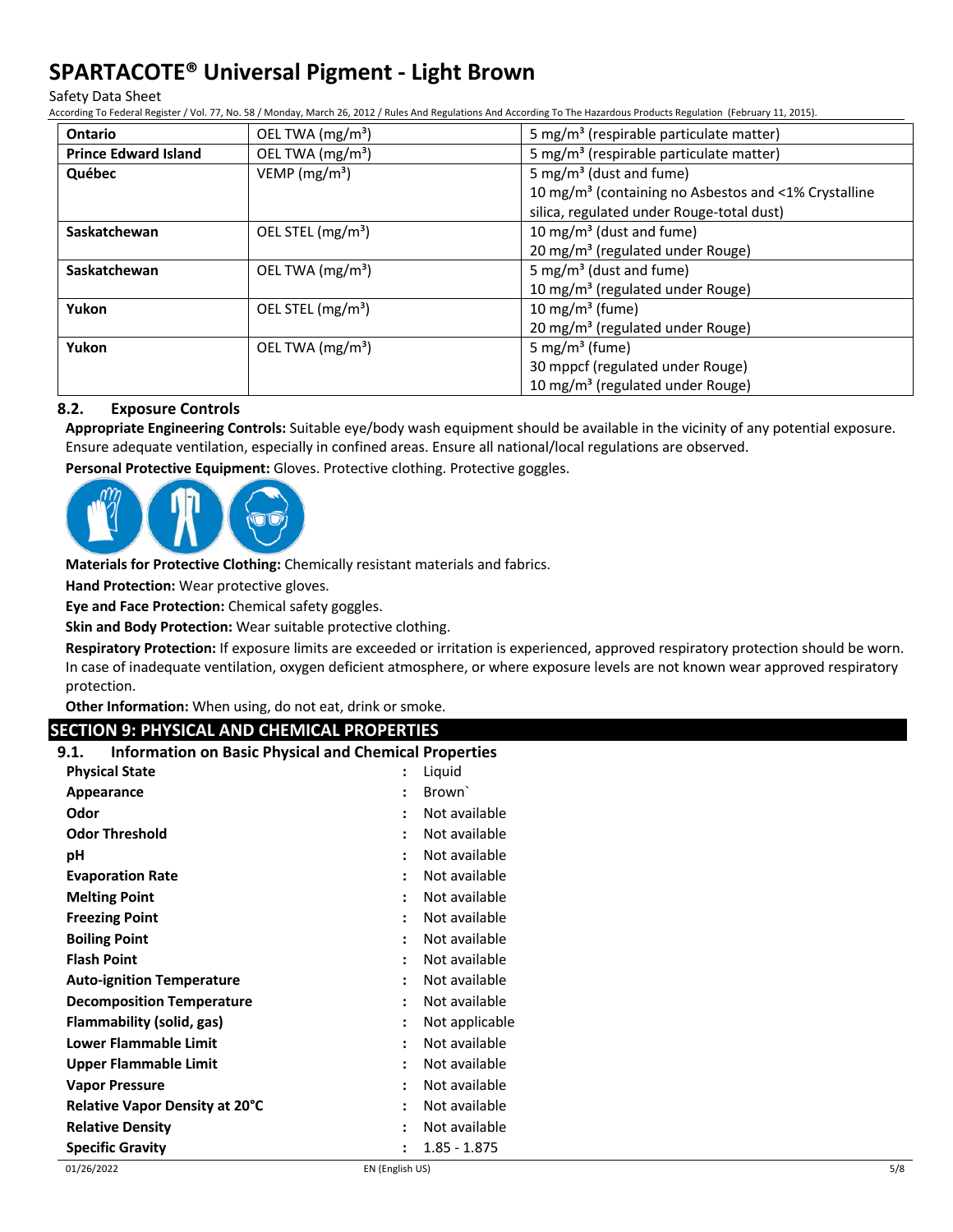Safety Data Sheet

According To Federal Register / Vol. 77, No. 58 / Monday, March 26, 2012 / Rules And Regulations And According To The Hazardous Products Regulation (February 11, 2015).

- **Solubility :** Water: Insoluble
- **Partition Coefficient: N-Octanol/Water :** Not available
- 
- **Viscosity :** Not available

# **SECTION 10: STABILITY AND REACTIVITY**

**10.1. Reactivity:** Hazardous reactions will not occur under normal conditions.

**10.2. Chemical Stability:** Stable under recommended handling and storage conditions (see section 7).

**10.3. Possibility of Hazardous Reactions:** Hazardous polymerization will not occur.

- **10.4. Conditions to Avoid:** Direct sunlight, extremely high or low temperatures, and incompatible materials.
- **10.5. Incompatible Materials:** Alkali metals. Strong acids, strong bases, strong oxidizers and reducing agents.

**10.6. Hazardous Decomposition Products:** Thermal decomposition may produce: Carbon oxides (CO, CO<sub>2</sub>). Metal oxides.

# **SECTION 11: TOXICOLOGICAL INFORMATION**

# **11.1. Information on Toxicological Effects - Product**

**Acute Toxicity (Oral):** Not classified

**Acute Toxicity (Dermal):** Not classified

**Acute Toxicity (Inhalation):** Not classified

**LD50 and LC50 Data:** Not available

**Skin Corrosion/Irritation:** Not classified

**Eye Damage/Irritation:** Not classified

**Respiratory or Skin Sensitization:** Not classified

**Germ Cell Mutagenicity:** Not classified

**Carcinogenicity:** Not classified

**Specific Target Organ Toxicity (Repeated Exposure):** Not classified.

**Reproductive Toxicity:** Not classified

**Specific Target Organ Toxicity (Single Exposure):** Not classified

**Aspiration Hazard:** Not classified

**Symptoms/Injuries After Inhalation:** Prolonged exposure may cause irritation.

**Symptoms/Injuries After Skin Contact:** Prolonged exposure may cause skin irritation.

**Symptoms/Injuries After Eye Contact:** May cause slight irritation to eyes.

**Symptoms/Injuries After Ingestion:** Ingestion may cause adverse effects.

**Chronic Symptoms:** None expected under normal conditions of use. However, titanium dioxide and carbon black are dissolved in liquid and are likely not to become airborne. Thus, the hazards usually associated are not applicable to this product.

# **11.2. Information on Toxicological Effects - Ingredient(s)**

# **LD50 and LC50 Data:**

| $>10000$ mg/kg<br><b>LD50 Oral Rat</b><br>Carbon black (1333-86-4)<br><b>LD50 Oral Rat</b><br>$>8000$ mg/kg<br>$>$ 4.6 mg/m <sup>3</sup> (Exposure time: 4 h)<br><b>LC50 Inhalation Rat</b><br>ATE US/CA (dust, mist)<br>1.50 mg/l/4h<br>Iron oxide (Fe2O3) (1309-37-1) | Titanium dioxide (13463-67-7) |                |
|-------------------------------------------------------------------------------------------------------------------------------------------------------------------------------------------------------------------------------------------------------------------------|-------------------------------|----------------|
|                                                                                                                                                                                                                                                                         |                               |                |
|                                                                                                                                                                                                                                                                         |                               |                |
|                                                                                                                                                                                                                                                                         |                               |                |
|                                                                                                                                                                                                                                                                         |                               |                |
|                                                                                                                                                                                                                                                                         |                               |                |
|                                                                                                                                                                                                                                                                         |                               |                |
|                                                                                                                                                                                                                                                                         | <b>LD50 Oral Rat</b>          | $>10000$ mg/kg |
| Titanium dioxide (13463-67-7)                                                                                                                                                                                                                                           |                               |                |
| 2B<br><b>IARC Group</b>                                                                                                                                                                                                                                                 |                               |                |
| <b>OSHA Hazard Communication Carcinogen List</b><br>In OSHA Hazard Communication Carcinogen list.                                                                                                                                                                       |                               |                |
| Carbon black (1333-86-4)                                                                                                                                                                                                                                                |                               |                |
| 2B<br><b>IARC Group</b>                                                                                                                                                                                                                                                 |                               |                |
| <b>OSHA Hazard Communication Carcinogen List</b><br>In OSHA Hazard Communication Carcinogen list.                                                                                                                                                                       |                               |                |
| Iron oxide (Fe2O3) (1309-37-1)                                                                                                                                                                                                                                          |                               |                |
| 3<br><b>IARC Group</b>                                                                                                                                                                                                                                                  |                               |                |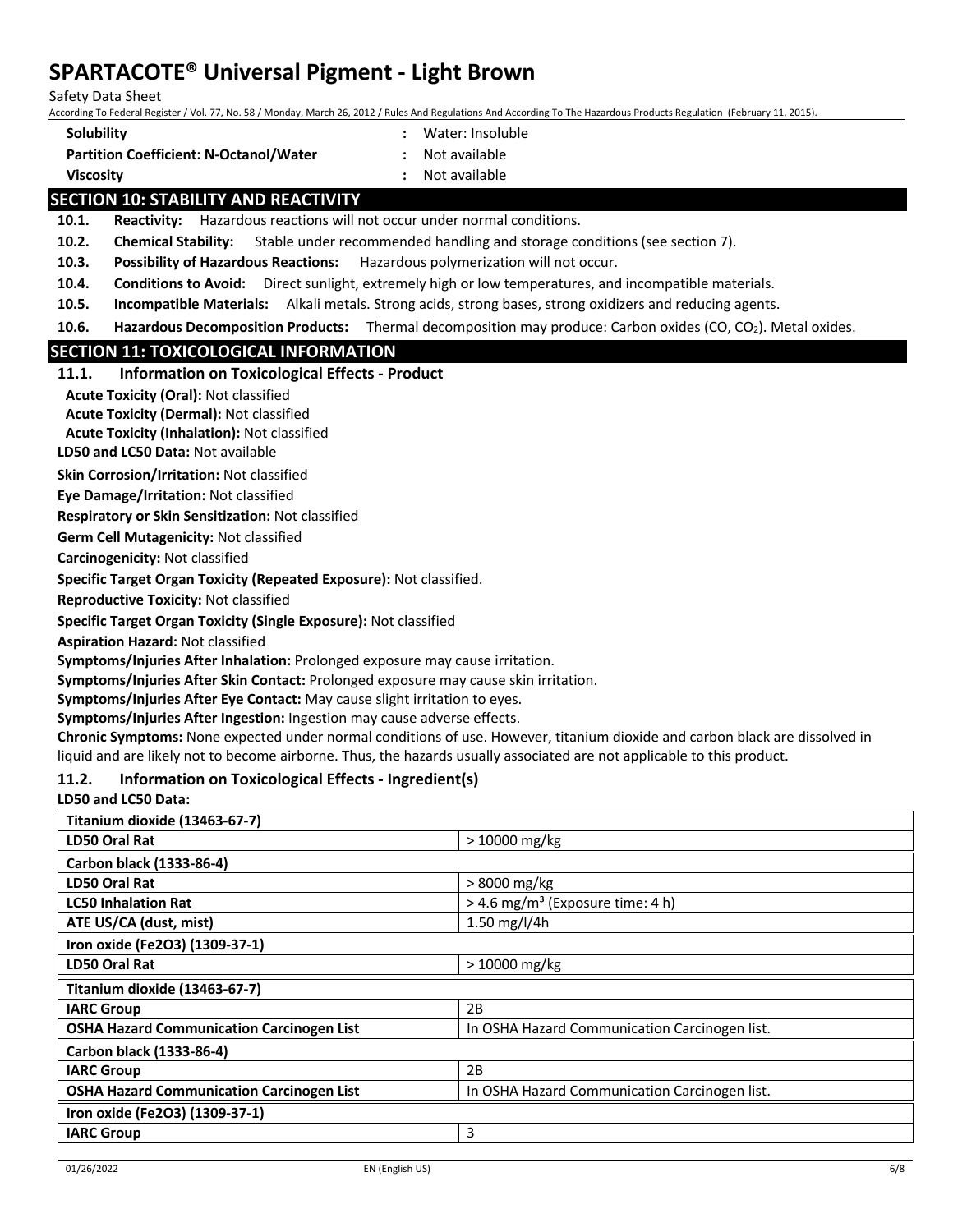Safety Data Sheet

According To Federal Register / Vol. 77, No. 58 / Monday, March 26, 2012 / Rules And Regulations And According To The Hazardous Products Regulation (February 11, 2015).

# **SECTION 12: ECOLOGICAL INFORMATION**

| 12.1. |  | <b>Toxicity</b> No additional information available |
|-------|--|-----------------------------------------------------|
|-------|--|-----------------------------------------------------|

| Carbon black (1333-86-4)                      |                                                                   |  |
|-----------------------------------------------|-------------------------------------------------------------------|--|
| EC50 Daphnia 1                                | 5600 mg/l (Exposure time: 24 h - Species: Daphnia magna)          |  |
| Iron oxide (Fe2O3) (1309-37-1)                |                                                                   |  |
| LC50 Fish 1                                   | 100000 mg/l (Exposure time: 96 h - Species: Danio rerio [static]) |  |
| <b>Persistence and Degradability</b><br>12.2. |                                                                   |  |
| SPARTACOTE® Universal Pigment - Light Brown   |                                                                   |  |
| <b>Persistence and Degradability</b>          | Not established.                                                  |  |

#### **12.3. Bioaccumulative Potential**

#### **SPARTACOTE® Universal Pigment - Light Brown**

**Bioaccumulative Potential Figure 1 Not established.** 

**12.4. Mobility in Soil** Not available

# **12.5. Other Adverse Effects**

**Other Information:** Avoid release to the environment.

# **SECTION 13: DISPOSAL CONSIDERATIONS**

# **13.1. Waste treatment methods**

**Waste Disposal Recommendations:** Dispose of contents/container in accordance with local, regional, national, territorial, provincial, and international regulations.

**Ecology - Waste Materials:** Avoid release to the environment. This material is hazardous to the aquatic environment. Keep out of sewers and waterways.

# **SECTION 14: TRANSPORT INFORMATION**

The shipping description(s) stated herein were prepared in accordance with certain assumptions at the time the SDS was authored, and can vary based on a number of variables that may or may not have been known at the time the SDS was issued.

- 14.1. In Accordance with DOT Not regulated for transport
- **14.2. In Accordance with IMDG** Not regulated for transport
- 14.3. In Accordance with IATA Not regulated for transport
- 14.4. In Accordance with TDG Not regulated for transport

# **SECTION 15: REGULATORY INFORMATION**

**15.1. US Federal Regulations**

**Titanium dioxide (13463-67-7)**

Listed on the United States TSCA (Toxic Substances Control Act) inventory

**Carbon black (1333-86-4)**

Listed on the United States TSCA (Toxic Substances Control Act) inventory

# **Iron oxide (Fe2O3) (1309-37-1)**

Listed on the United States TSCA (Toxic Substances Control Act) inventory

# **15.2. US State Regulations**

#### **California Proposition 65**

**WARNING:** This product can expose you to Titanium dioxide, which is known to the State of California to cause cancer. For more information go to www.P65Warnings.ca.gov.

| <b>Chemical Name (CAS No.)</b>                             | Carcinogenicity | <b>Developmental</b> | <b>Female Reproductive</b> | <b>Male Reproductive</b> |
|------------------------------------------------------------|-----------------|----------------------|----------------------------|--------------------------|
|                                                            |                 | <b>Toxicity</b>      | <b>Toxicity</b>            | <b>Toxicity</b>          |
| Titanium dioxide (13463-67-7)                              |                 |                      |                            |                          |
| Carbon black (1333-86-4)                                   |                 |                      |                            |                          |
| Titanium dioxide (13463-67-7)                              |                 |                      |                            |                          |
| U.S. - New Jersey - Right to Know Hazardous Substance List |                 |                      |                            |                          |
| U.S. - Pennsylvania - RTK (Right to Know) List             |                 |                      |                            |                          |
| U.S. - Massachusetts - Right To Know List                  |                 |                      |                            |                          |

∕∿